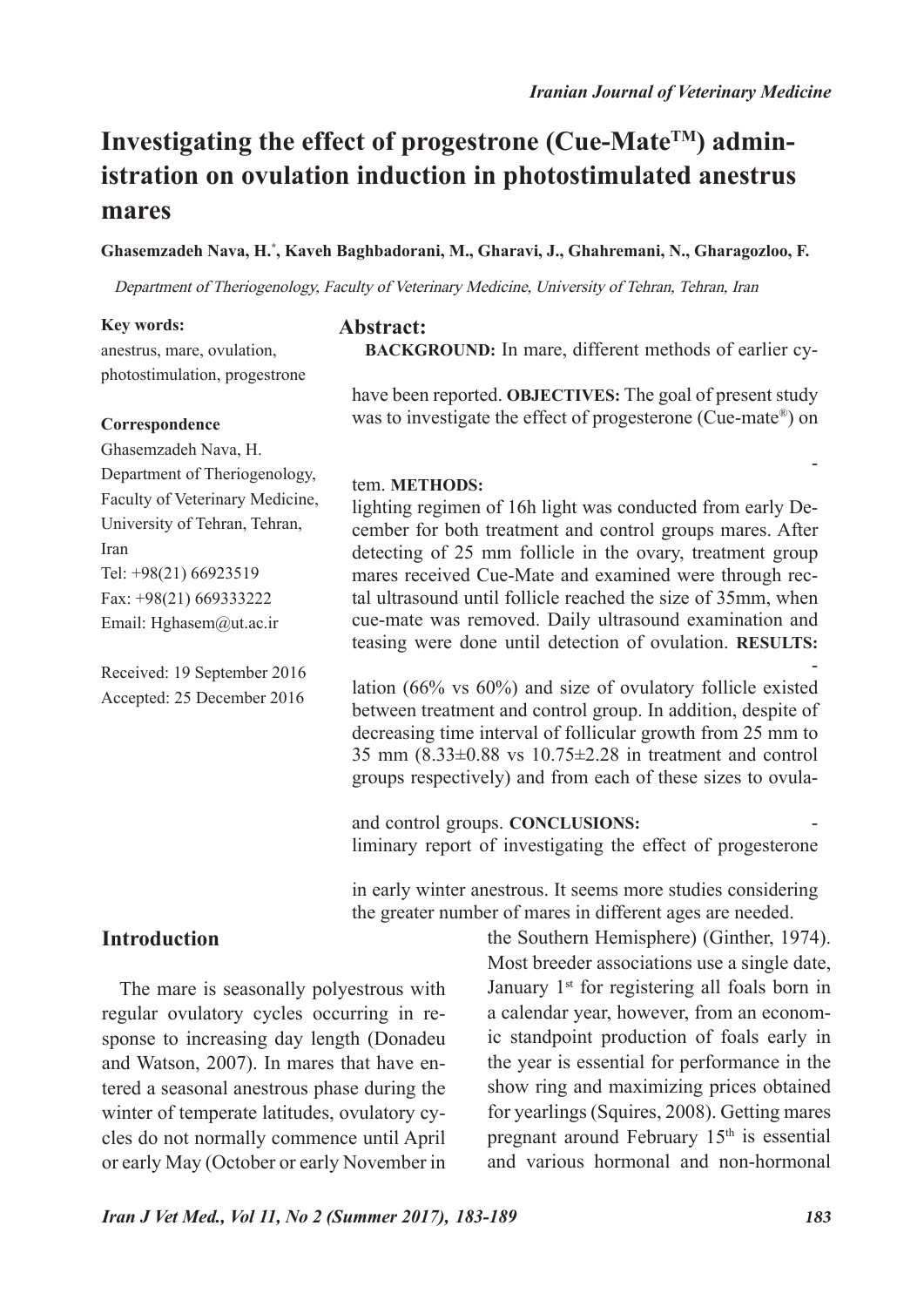methods have been described for advancing first ovulatory cycle of mares in both anestrus and transitional phase. Non-hormonal method which is based on photostimulation can be implemented by using various artificial lighting procedures including: Indoor conventional and modifed light therapy which requires mares to be kept in stalls during lighting period or mobile light therapy which allows outdoor maintenance of mares by using blue light emitting diode (LED; 468nm) mask (Murphy, et al. 2014). Conventional lighting regimen can be done by 14.5 to 16h daily light (8-9.5h darkness) beginning from December in deep anestrus mares. Modifed light regimens use photosensitive phases of the mare's circadian clocks including that of post dusk therapy which uses 2.5h additional light after sunset or skeletal lighting which works based on night interruption through 1 -2 h. lighting, 9.5-10.5 hours after beginning of darkness. Lighting regimens are successful, albeit variable in response time between individuals, but must be started many weeks before ovulation (McKinnon, et al. 2011).

**Hormonal treatment methods for induction or hastening earlier cyclicity can be classified into two categories:** treatments for inducing onset of cyclicity in anestrus mares including administration of GnRH osmotic pump or implant and recombinant LH and FSH or those whose effcacy has been mainly proved for hastening cyclicity among mares in transition phase like using ovulation inducing agents (GnRH agonists and hCG), dopamine D2-receptor antagonists for increasing prolactin secretion (Panzani, et al. 2011) and progesterone or progestin treatment to suppress GnRH release allowing a surge after cessation of treatment (Squires, 2008). Efficacy of

reFSH in stimulating follicular development and advancing the first ovulation of the year in deep anestrous mares maintained under ambient lights was determined. The results of this study indicated that reFSH was effective in stimulating the development of ovarian follicles and advancing the first ovulation of the year in seasonally anestrous mares under ambient lights but was not successful in inducing continued cyclicity (Meyers-Browna, et al. 2013). Diastral level of progesterone inhibit ovulation and cause follicular regress in ruminants, while in equids they just prevent showing of estrus behavior and with regards to the possibility of continuing diastral follicles' development, ovulation is presumable. In one study, short-term preovulatory progestogen (CIDR or altrenogest) treatment in mares could not delay ovulation. Also, treatments had no effect on follicular growth rate or the size of the ovulatory follicle immediately preceding ovulation (Caniso, et al. 2013).

We hypothesized that progesterone supplementation increase effciency of lighting therapy and results in earlier ovulation induction compared with control group.

The goal of present study was to investigate the effect of progesterone on synchronization and acceleration of the first ovulation of the year in winter anestrous mares under artificial lighting system.

## **Material and Methods**

**Animals:** Crossbred and mixed bred barren mares  $(n=10)$ , aged from 5 to 10 years old, body weight averaged of 500 Kg and good body condition were used in this study.) in research and training hospital of Faculty of Veterinary Medicine, University of Tehran-Iran located in Mohammad Abad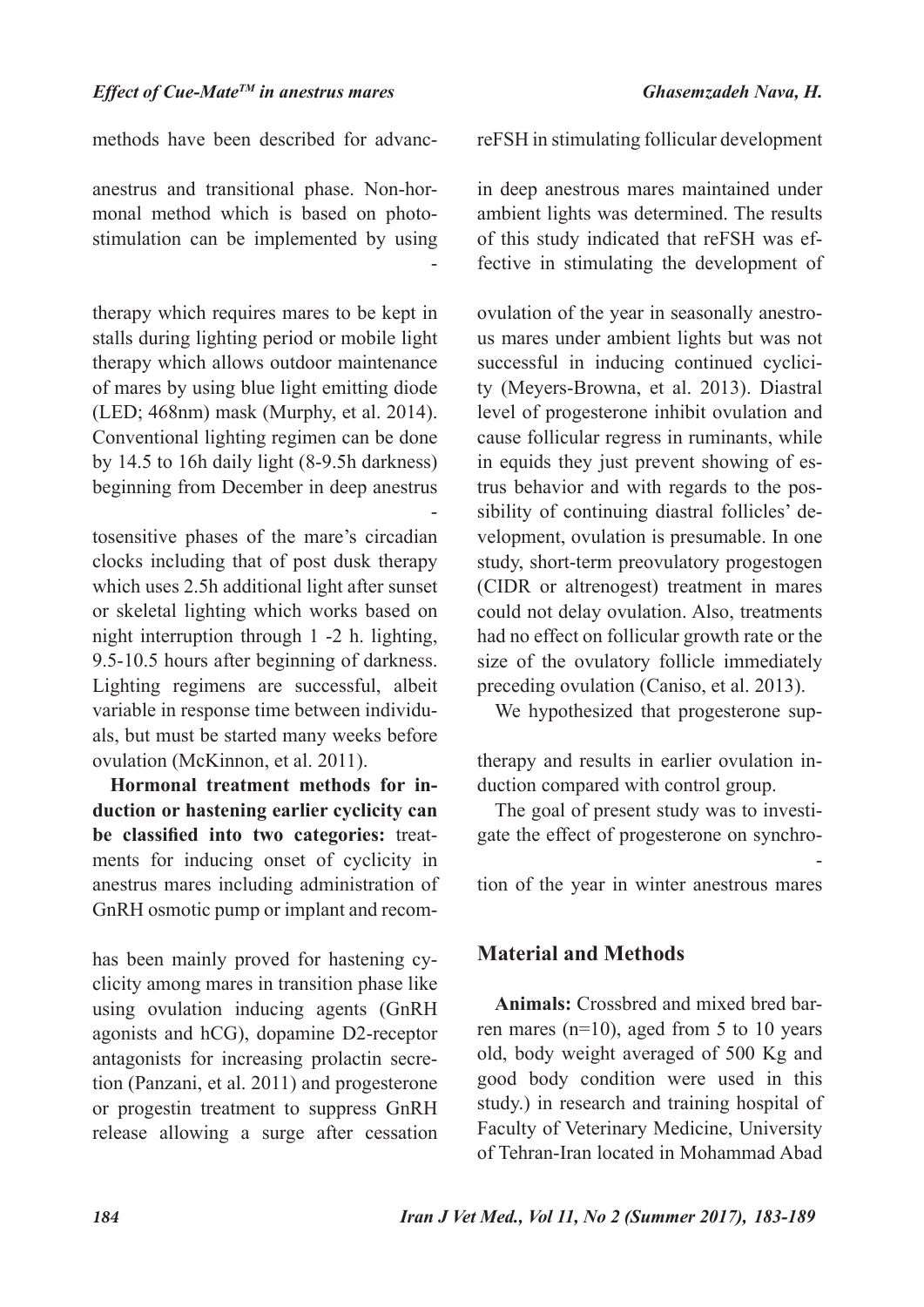(in Alborz province-Iran). They were fed with hay, alfalfa and cereals concentrate in standard rations. Because of stallion exposure effect on hastening onset of cyclicity, we were careful not to be allowed the mares to have contacted with stallions. Mares were weekly examined by rectal palpation and ultrasonography from late November of 2014. Mares with signs of anestrus condition, were characterized by inconclusive or no estrous behavior, a relatively relaxed cervical canal, little or no uterine tone, absence of ultrasonically visible endometrial edema or a corpus luteum, and usually follicles of less than 20 mm. They were examined at least 2 weeks apart and were divided randomly in two groups (each group = 5 mares).

**Treatments:** All of enrolled mares were exposed daily to artificial lighting regimens of 16h light (8h darkness) from early December by using incandescent 200 W bulb and daily programmed analog time switcher (theben Co.). The status of mares' reproductive system in terms of follicular growth and uterine edema was evaluated by ultrasonography examination, twice a week. Unfortunately, 2 mares in treatment group were eliminated from the study after about one month due to some problems. So, we continued with 3 and 5 mares in study and control group respectively. Treatment group mares also received Cue-mate (Bayer Animal Health, New zealand), which is a type of progesterone releasing intravaginal device (PRID) containing Progesterone 1.56g within two silicone pods attached to a fexible 'wishbone' for insertion into the vagina (Fig. 1). The device was originally designed for use in cattle to induce and synchronize estrus. In the mare, suffcient progesterone is absorbed through the vag-

inal wall to give peripheral plasma concentrations above 10.5 nm/l for the first 4 days. Concentrations diminish to about 7 nm/l by the 8 day and to 5.3 nm/l or lower by day 16.

**Study design:** If the follicle with a diameter of 25 mm was observed, mares were divided randomly into two groups:

**Treatment group:** Mares treated by insertion of a Cue-Mate in vaginal region. They were re-examined ultrasonographically about 6 days after insertion of the Cue-Mate and then daily according to the level of follicular activity found. When a follicle of 35 mm or greater had developed, the Cue-Mate was removed. If such a follicle had not developed after 12 to 16 days, the Cue-Mate was also removed. Daily teasing began on the day after Cue-Mate removal until estrus was detected. Then, reproductive examination for detection of reproductive signs of estrus and ovulation was done by ultrasonography.

**Control group:** Mares were not treated using insertion of a Cue-Mate, but they were re-examined daily according to the level of follicular activity. When a follicle with 35 mm diameter had developed, teasing and ultrasonography was performed daily until ovulation.

**Statistical analysis:** The obtained data such as rate of estrous, rate of ovulation, and rate of antral hemorrhagic follicles occurrence were analyzed by Chi-square statistical test. The numerical data included time interval from size of deviation ( $\approx$  20 mm diameter) to becoming inducible follicle (≈ 35 mm), time interval from gaining capability of ovulation (≈ 35 mm) to ovulation, and diameter of follicles at ovulation and day of ovulation following photostimulation program were tested by T-test. All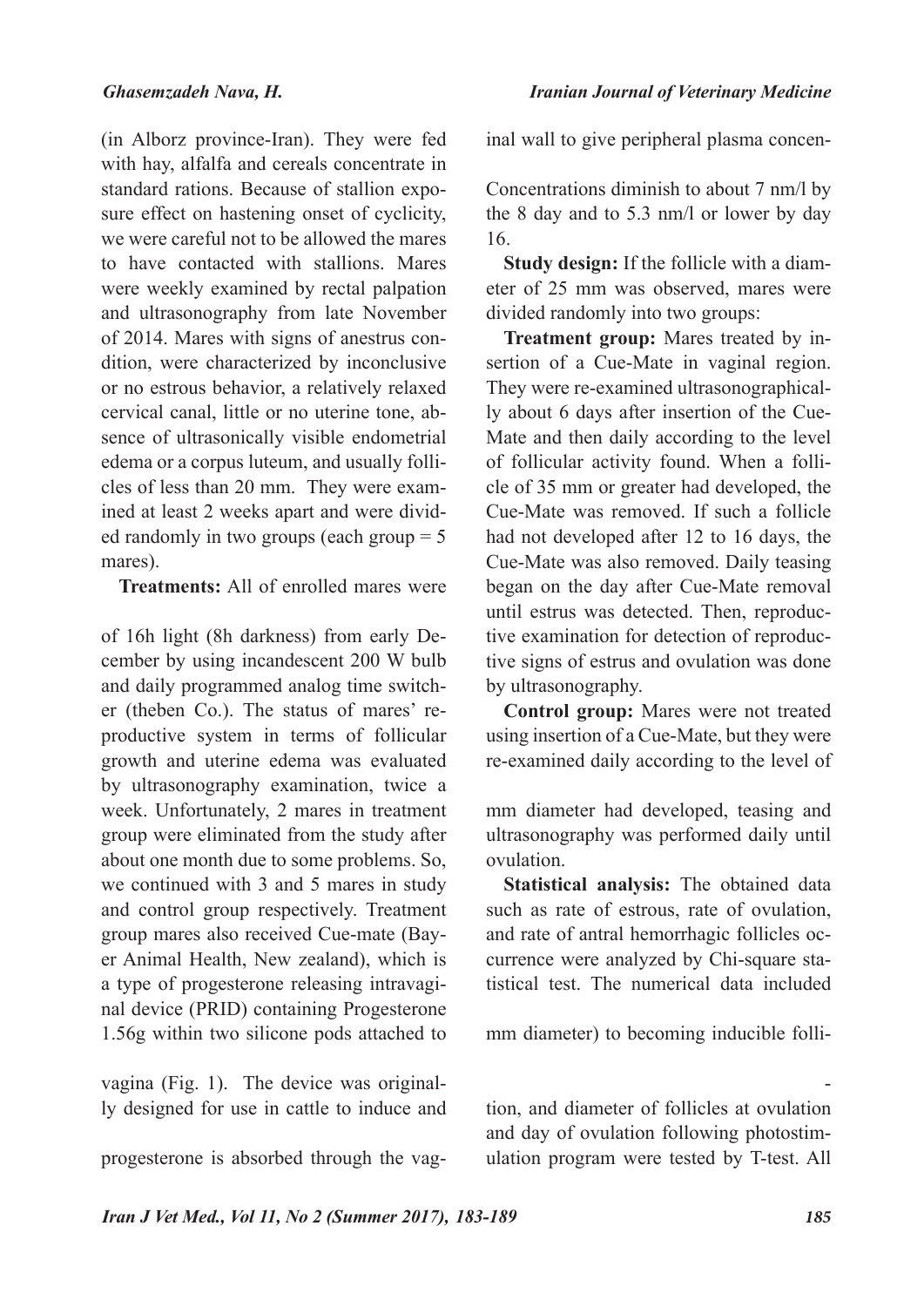of the data were analyzed by SAS statistical software version 9.2 through PROC FREQ and PROC T-TEST, respectively.

# **Results**

Mares in treatment group were treated by Cue-Mate for a mean of 11.6±0.6 days. During the treatment period, none of the intravaginal devices (Cue-Mate) was expelled. Mild vaginitis was seen in just one mare and resolved spontaneously after Cue-Mate removal. One of the mares in control group did not respond to lighting regimen and her ovaries remained inactive during the study. All mares in both groups ovulated after Cue-Mate removal except one in treatment group.

In spite of shortened duration observed in follicular growth from  $25 \text{ mm}$  to  $35$ mm (8.33±0.88 days vs 10.75±2.28 days in treatment and control groups respectively) and from each of these sizes to ovulatory size, no significant difference existed between treatment and control groups (Table 1). It was found that mean diameter of follicles at the time of ovulation  $(44.7 \pm 3.3 \text{ mm})$ and  $43.1 \pm 3.3$  mm in treatment and control groups respectively) did not show any difference between two groups (Table 2). Also, there was no significant difference in time

interval from the beginning of lighting program to ovulation (Table 2). No significant difference was found in ovulation rate and proportion of mares showing estrus between treatment and control group (Figure 2).

### **Discussion**

Various types of progesterone therapy, including long act injectable (Lopez-Bayghen, et al. 2008) or orally administered progestins (Squires, et al. 1983) and intravaginal releasing progesterone (Handler, et al. 2007) has been used for synchronizing and hastening of ovulation in the mares. Intravaginal route offers a relatively cheap and convenient method of delivering progesterone to mares which does not require daily administration. Treatment of transitional mares with an intravaginal progesterone containing device specifically designed for mares (Cue-Mare) for 10 days, resulted in follicular growth and ovulation within 4 days of device removal and it was associated with minimal discomfort and vaginitis (Grimmett, et al. 2002). Induction of ovulation of mare using hormonal methods did not receive as much attention in the past as dairy cattle and sheep (Squires, 2008, Talebkhan Garoussi, and Golzar, 2012a). It was associated with earlier pregnancy

| Table 1. Comparison mean time interval from Cue-mate administration (20 mm) to ovulation capacity (35mm), from this |  |
|---------------------------------------------------------------------------------------------------------------------|--|
| time to ovulation and from beginning of treatment to ovulation between treatment and control groups.                |  |

| Variable (Mean±SEM)                                 | Control          | Treatment       | P-value     |
|-----------------------------------------------------|------------------|-----------------|-------------|
| Time interval to ovulation capacity (day)           | $10.75 \pm 2.28$ | $8.33 \pm 0.88$ | 0.4         |
| Time interval of inducible follicle ovulation (day) | $8 + 1.78$       | $5\pm2$         | 0.3         |
| Time interval to ovulation from 25mm (day)          | $18.2 \pm 6.7$   | $12\pm 2.82$    | $0^{\circ}$ |

| Table 2. Comparison mean diameter of follicles at the time of ovulation and time interval from the beginning of lighting |  |  |  |  |  |  |  |
|--------------------------------------------------------------------------------------------------------------------------|--|--|--|--|--|--|--|
| program to ovulation between treatment and control groups.                                                               |  |  |  |  |  |  |  |

| Variable (Mean±SEM)                         | Control        | Treatment      | P-value |
|---------------------------------------------|----------------|----------------|---------|
| Diameter of follicle at ovulation (mm)      | $3.3 \pm 44.7$ | $33 \pm 431$   | 0.9     |
| Day of ovulation following lightening (day) | $8.8 \pm 58.3$ | $6.2 \pm 53.3$ | 0.6     |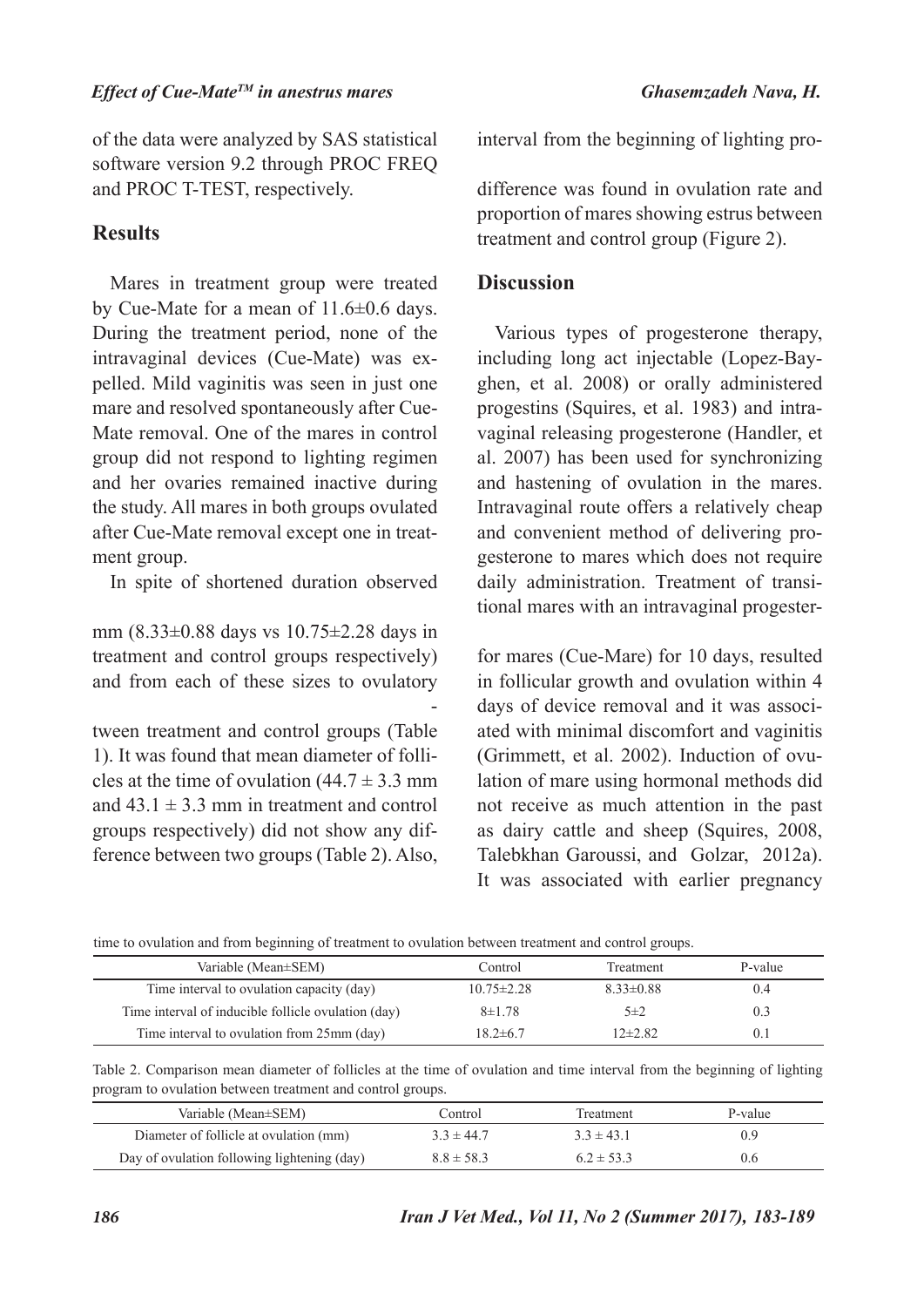

Figure 1. Cue-Mate.



Figure 2. Comparison of proportion of mares ovulated or showed estrus behavior between treatment and control group.

during breeding season and increased risk of pregnancy at the end of it (Hanlon and Firth, 2012). Moreover, intravaginal devices designed for cattle, including CIDR (1.38 g P4), PRID (1.55 g P4) and cuemate (1.56g P4) have been used off-label in mares and are effective in stimulating follicle growth in transitional mares (Klug and Jochle 2001). Regardless of shape and a little difference in amount of progesterone content, all of these devices have a silicone layer which slowly releases progesterone and maintains its plasma level over 1 ng/ ml during 7 to 10 days of treatment period (Klug and Jochle 2001).

Even though artificial photoperiod has

been shown to be quite effective in hastening the first ovulation of the year, mares still experience a transition period from winter anestrus to normal cyclicity. Conversely, administration of PRID to anestrus mares without suffcient pre-treatment artificial lighting has limited value and generally results in the follicular growth without ovulation, hence combination of artificial photoperiod for approximately 30 to 60 days and then 12 to 15 day exposure to exogenous progesterone after some follicular development on the ovary can be used to synchronize and accelerate the first ovulation of the year, resembling applied procedure during vernal transition period (Squires, et al. 1979).

Most experiments about the use of PRID are confined to vernal transition mares. It has been reported that using PRID together with ovulation inducing agents (GnRH analogs and hCG) enhanced effcacy of both treatments in comparison with administration of each of them alone (Newcombe, et al. 2002). It should be mentioned that we did not use any ovulation agent in this study. Newcombe (2002) reported that PRID administration to photostimulated anestrus mares resulted in ovulation in 92% of mares, 6.6 days after PRID removal, our finding about ovulation of 66% of mares,  $5\pm2$  days after removal is comparable with this result. Although positive effect of PRID for induction of estrus in transition mares has been reported (Hanlon and Firth, 2012, Kumar, 2011), based on our finding no significant difference in rate of showing of estrus existed between treatment and control group. Suffcient effect of lighting therapy for induction of follicular growth in control group mares can justify our results. Lack of difference in time interval to ovulation from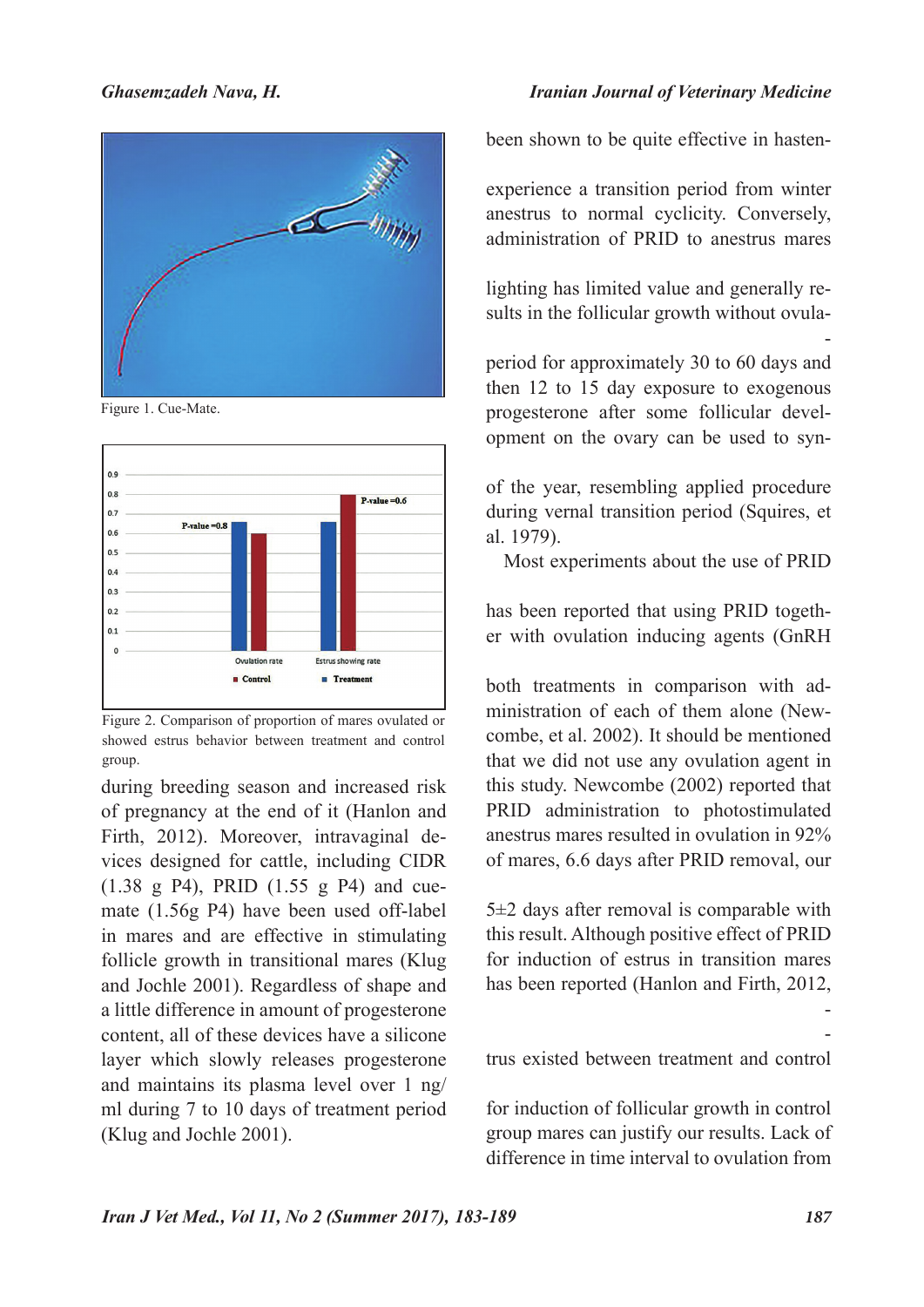beginning of lighting therapy in treatment and control groups mares also imply this point.

Regarding the size of ovulatory follicles, it has been reported that administration of CIDR in transitional mares stimulates follicular growth (Handler, et al. 2006), possibly due to mimicking changes of luteal phase progesterone level and enhancing LH concentration after day 6 of its insertion (Hanlon, et al. 2010). However, our results did not show significant differences in size of ovulatory follicles between treatment and control groups. The good results may arise from different study designs and time of transition phase in which treatment has been applied.

It has been reported that priming the follicles by progesterone decreased time interval of 20 mm follicle to 35 mm follicle (Staempfi, et al.  $2011$ ) and 35 mm follicle to ovulation (Newcombe, et al. 2002). According to our results, time interval from beginning of treatment at the time of follicular growth to 35mm, from 35 mm follicle to ovulation and from beginning of treatment to ovulation, were all lower in treatment group mares compared with control group. Lack of significance is probably due to low number of mares in the experiment. It seems that additional studies are needed to evaluate the effect of progesterone and lighting on induction of ovulation and hastening the first ovulation of the year in early winter anestrous. Also, ovulation induction agents such as hCG can also be applied in a discrete group to evaluate their effect on these criteria.

## **Acknowledgments**

This study was supported by Faculty of

Veterinary Medicine, University of Tehran, Tehran, Iran.

### **References**

- Caniso, I.F., Gallacher, K., Gilbert, M-A., Korn, A., Schweizer, C.M., Bedford-Guaus, S., Gilbert, R.O. (2013) Preovulatory progestagen treatment in mares fails to delay ovulation. Vet J. 197: 324-328
- Donadeu, F.X., Watson, E.D. (2007) Seasonal changes in ovarian activity: Lessons learnt from the horse. Anim Reprod Sci. 100: 225- 242.
- Ginther, O.J. (1974) Occurence of anoestrus, oestrus, dioestrus and ovulation over a 12-month period in mares. Am J Vet Res. 35: 1173-1179.
- Ginther, O.J. (1979) Reproductive Biology of the Mare: Basic and Applied Aspects. Ginther, O.J. (ed.).  $(1<sup>st</sup> ed.)$  Published by author. Department of Veterinary Science, University of Wisconsin, Madison, Chapters 6 and 7, USA.
- Grimmett, J.B., Hanlon, D.W, Duris, G.F., Jochle, W. (2002) A new intravaginal progesterone-releasing device (Cue-Mare (TM)) for controlling the estrous cycle in mares. Theriogenology. 58: 585-587
- Handler, J., Schönlieb, S., Hoppen, H.O., Aurich, C. (2006) Seasonal effects on attempts to synchronize estrus and ovulation by intravaginal application of progesterone-releasing device (PRID TM) in mares. Theriogenology. 65: 1145-1158.
- Handler, J., Schönlieb, S., Hoppen, H.O., Aurich, C. (2007) Influence of reproductive stage at PRID TM insertion on synchronization of estrus and ovulation in mares. Anim Reprod Sci. 97: 382-393.
- Hanlon, D.W., Evans, M.J., Firth, E.C. (2010) Effects of intravaginal progesterone on follicu-